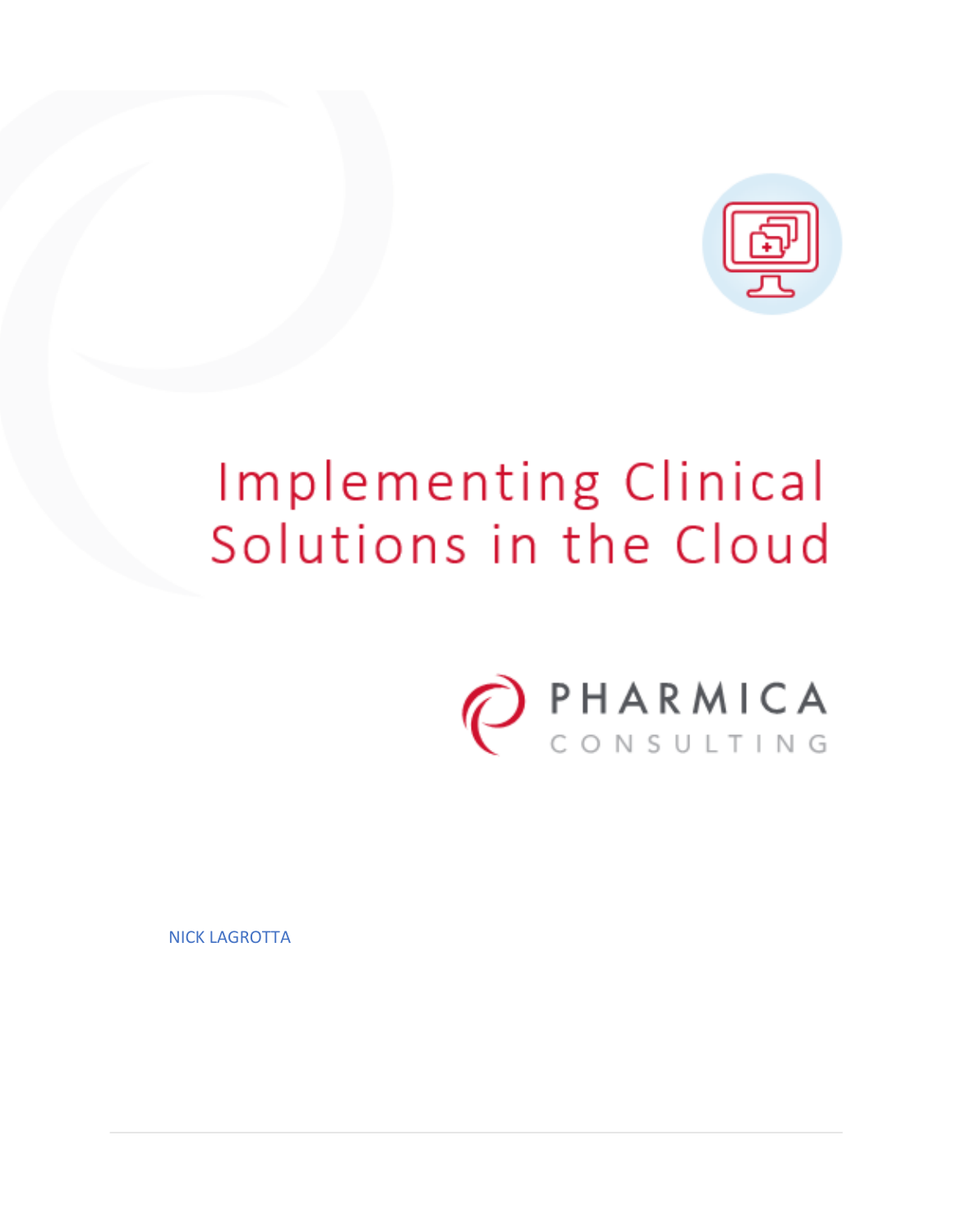# Contents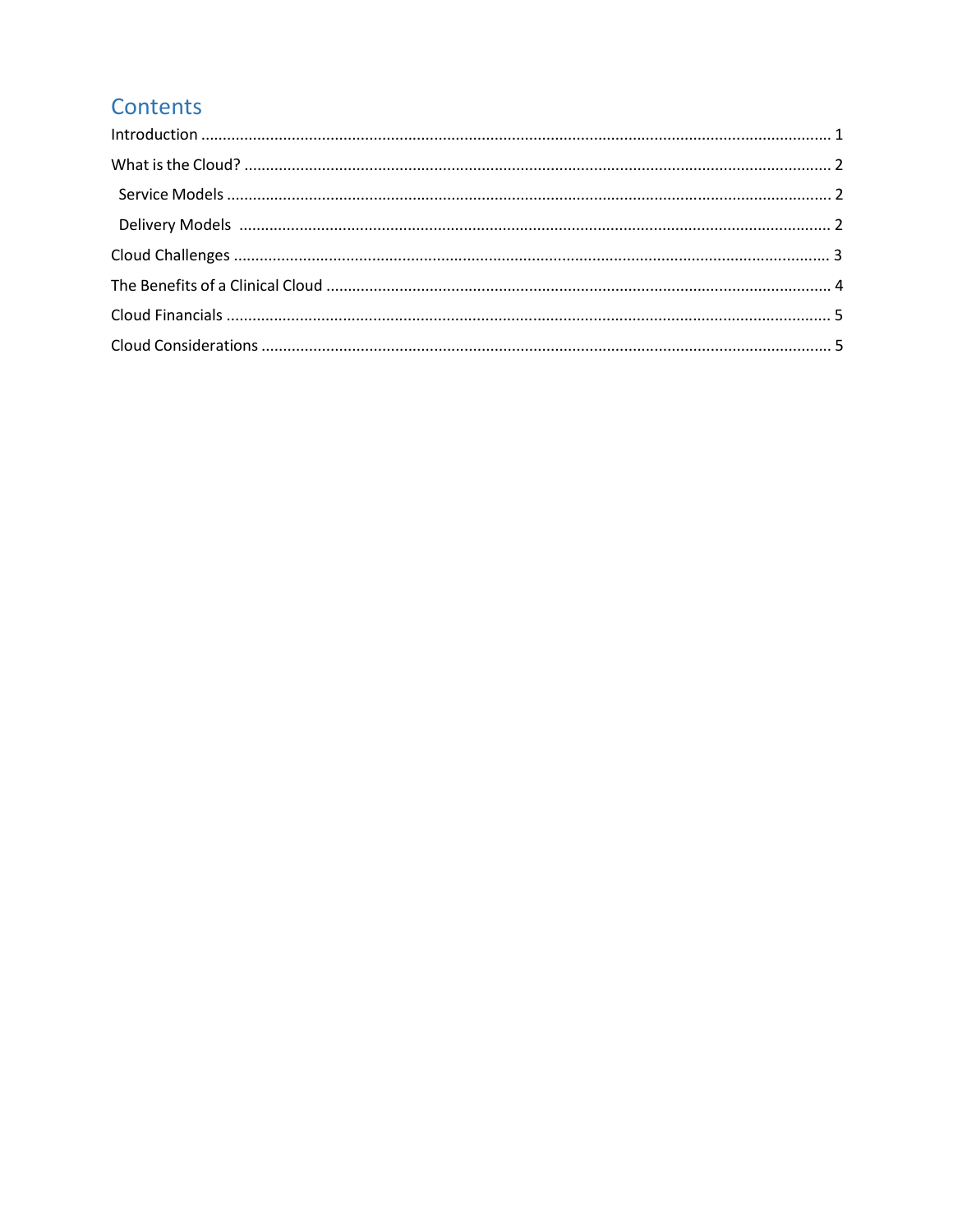

# Introduction

Over the next few years, the global clinical trials market is expected to substantially expand. At the same time, the cost incurred to conduct a clinical trial has been increasing steadily and is putting new compounds at risk due to it no longer economically feasible. This whitepaper discusses cloud-based clinical solutions to determine their economic impact on the costs to conducting Clinical studies.

Latest research by Ovum research concludes that biopharma companies are looking to advances in technology to disrupt the drug development process and open new doors to clinical trial management. Per Ovum's Decision matrix Report: Selecting a CTMS, IT budgets are up and expected to increase;



Source: Ovum ICT Enterprise Insights

Based on the chart above, it is evident that Clinical Executives are ready and willing to spend money on IT systems which can improve their businesses. Over the last few years, there has been a major push to remove information siloes and make their systems as close to real-time as possible. By doing so, we are seeing more Clinical I.T. automation, business intelligence and advanced analytics.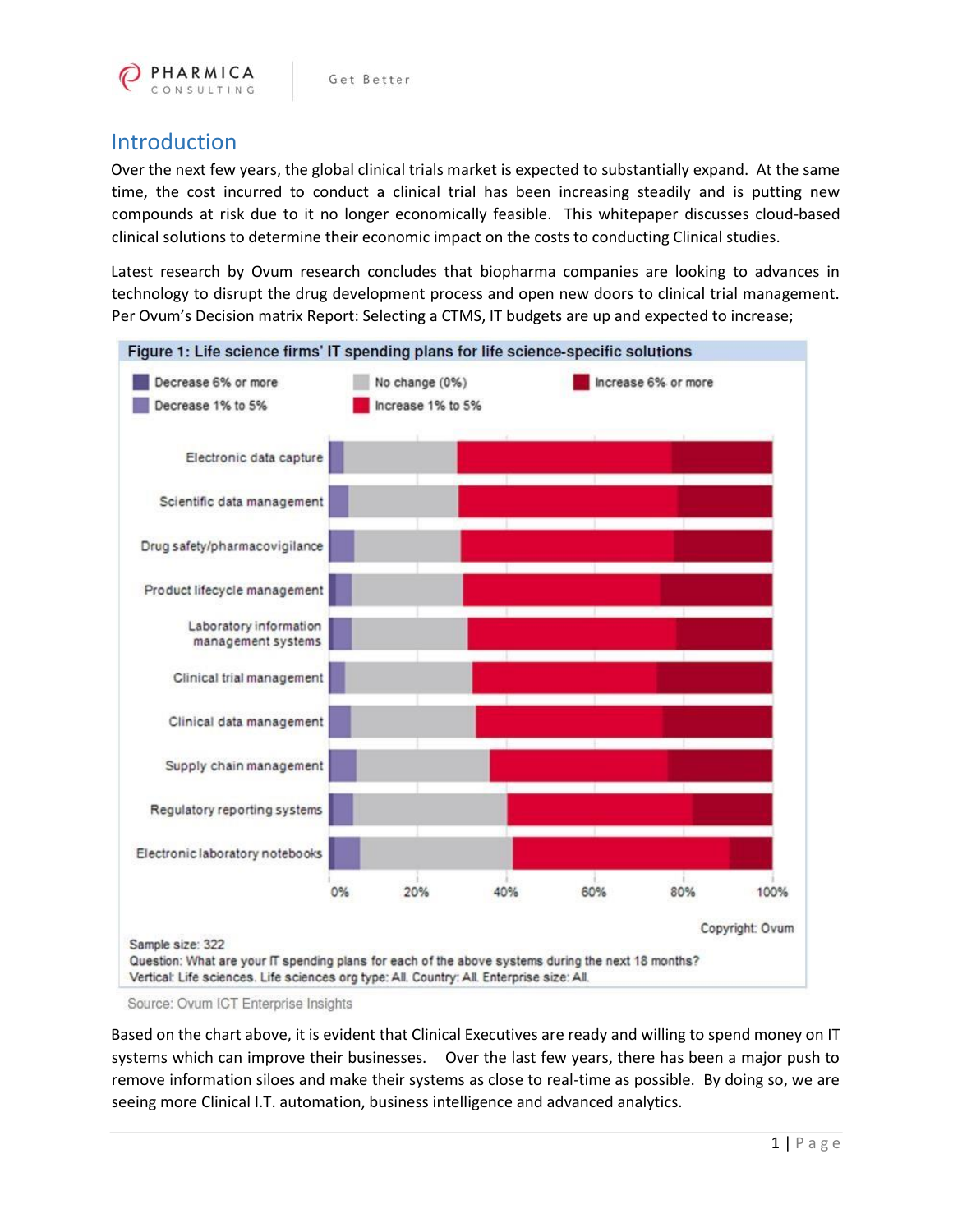As observed in the Ovum report, we can identify the current shortcomings of existing clinical systems and extract the important aspects that need to be improved upon in order to improve the clinical process and reduce clinical trial costs. The current industry trends and concerns for clinical I.T. solutions are as follows;

- 1. Due to many complexities of clinical trials, the design, planning and execution is more difficult and costly with today's disparate tools
- 2. More business intelligence and advance analytics are needed
- 3. The goal is to have real-time information or as close to real time as possible.
- 4. There is a need/desire to have all clinical information available in one system

Can cloud-based clinical solutions fill in the above mentioned gaps? Let's explore the topic but first let's become familiar with what a cloud is.

## What is the Cloud?

When researching the cloud, you will come across many definitions where most of it is just marketing lore. In simplest terms, the cloud can be broken down into:

### Service Models – the Product You are Buying

#### Infrastructure as a Service (IaaS)

As its name implies, IaaS provides an infrastructure to an organization. Products may include networks, servers, storage, and staffing and more. You are responsible for maintaining the servers such as patches. An example of this is Cloudshare (www.cloudshare.com)

#### Platform as a Service (PaaS)

With PaaS, you publish and manage your applications whereas the infrastructure is maintained by the vendor. An example of this is SalesForce.com/Force.com (www.salesforce.com).

#### Software as a Service (SaaS)

With SaaS, you are provided access to use software, usually on a monthly basis. You do not manage the application or the infrastructure. An example of this is Office365. (www.office365.com)

#### Delivery Models – How that Product is Setup, Permissioned, and Distributed

#### Public Cloud

Typically, the most cost effective cloud, end users share resources with other organizations over the public internet.

#### Community Cloud

Similar to a public cloud, except that the number or organizations using it are limited.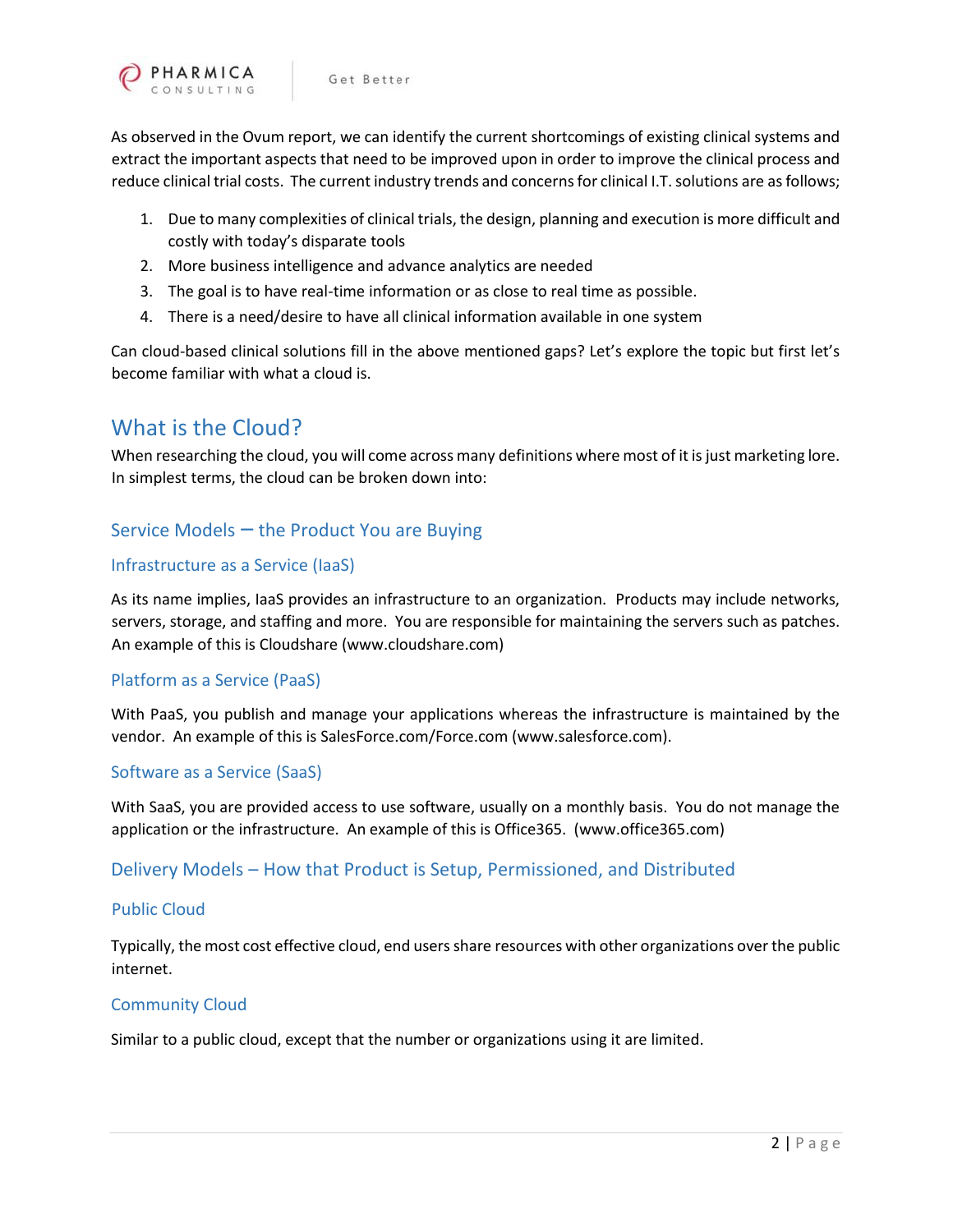

#### Hybrid Cloud

Two or more distinct clouds are joined from a technology perspective, but the data remains split.

#### Private Cloud

A cloud model that is open to only one organization and is typical located within the company's own data center.

# Cloud Challenges

As most of us already know, pharmaceutical companies and healthcare organizations are late technology adopters. There should no surprise that cloud technology uptake has been slow in this industry. This slow uptake has been the direct result of certain challenges that the pharmaceutical and healthcare industries face.

For instance, privacy concerns top the list because abiding by patient privacy laws is left to a  $3^{rd}$  party which is located in remote location outside the company. This puts the data at a potential risk for being stolen or lost altogether. If patient data is stolen, the healthcare company would be in violation of patient confidentiality laws which carry some hefty fines and even the possibility of imprisonment. Below is a summary of the fines/penalties;

Civil monetary penalties

| <b>Tier</b>                                                                                                                                        | Penalty                                                                                                                         |
|----------------------------------------------------------------------------------------------------------------------------------------------------|---------------------------------------------------------------------------------------------------------------------------------|
| 1. Covered entity or individual did not<br>know (and by exercising reasonable<br>diligence would not have known) the act<br>was a HIPAA violation. | \$100-\$50,000 for each violation, up to a<br>maximum of \$1.5 million for identical<br>provisions during a calendar year       |
| 2. The HIPAA violation had a reasonable<br>cause and was not due to willful neglect.                                                               | \$1,000-\$50,000 for each violation, up to<br>a maximum of \$1.5 million for identical<br>provisions during a calendar year     |
| 3. The HIPAA violation was due to willful<br>neglect but the violation was corrected<br>within the required time period.                           | \$10,000-\$50,000 for each violation, up<br>to a maximum of \$1.5 million for<br>identical provisions during a calendar<br>year |
| 4. The HIPAA violation was due to willful<br>neglect and was not corrected.                                                                        | \$50,000 or more for each violation, up<br>to a maximum of \$1.5 million for<br>identical provisions during a calendar<br>year  |
| <b>Criminal penalties</b>                                                                                                                          |                                                                                                                                 |
| Tier                                                                                                                                               | <b>Potential jail sentence</b>                                                                                                  |
| Unknowingly or with reasonable cause                                                                                                               | Up to one year                                                                                                                  |
| Under false pretenses                                                                                                                              | Up to five years                                                                                                                |
| and the company of the state of the state of the company of the state of the                                                                       |                                                                                                                                 |

For personal gain or malicious reasons Up to ten years

*Figure 1: HIPAA Violations and Penalties*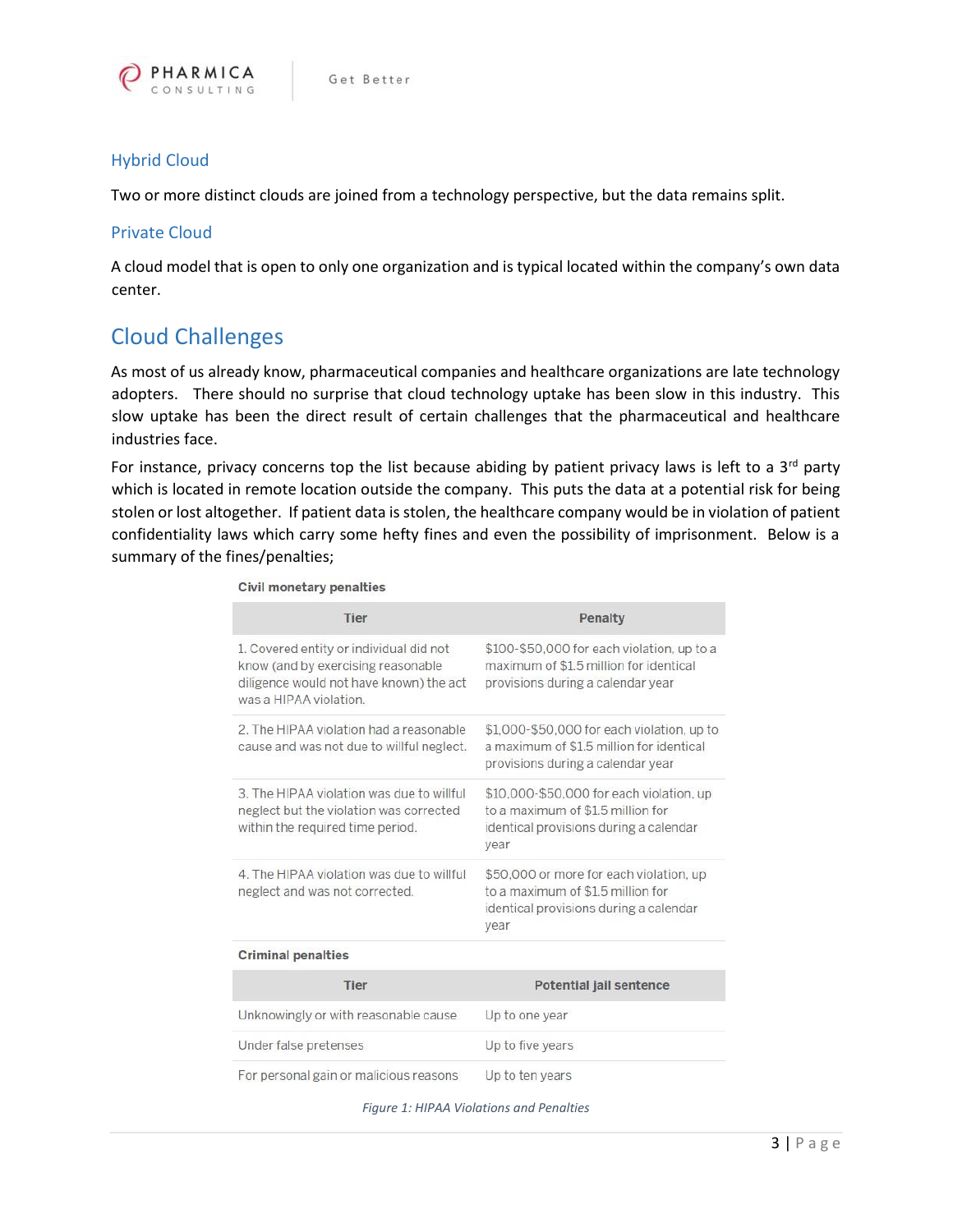

That being said, we can make the case that the security challenges of cloud solutions are being blown out of proportion. Many of today's cloud technologies are HIPAA and ISO certified. Take office365.com for example, where security and privacy have been verified by third party companies<sup>1</sup>. Regardless, if security and privacy are still roadblocks, then implementing a private cloud would alleviate those concerns.

Additionally, security concerns have been a roadblock in the adoption of cloud solutions for clinical - be it security of the underlying hardware (think servers) or security of the server operating system software. Cloud providers today staff security experts that monitor their networks, patch systems, and implement policies to protect their assets and ensure data security. By using cloud-based solutions, all data is stored in the cloud, and we can make the argument that the data is more protected than it would be if it were sitting on a physician's laptop waiting to be stolen. Not too long ago, a veteran's affairs contractor had their laptop stolen which contained the medical histories of 644 veterans<sup>2</sup>.

Change management is another big problem area for cloud adoption. Many clinical practices still incorporate the use of paper based procedures. The skillsets of the I.T. employees of pharma and healthcare companies will need to be retooled. Training programs will need to be put into place as new cloud technologies are implemented. Employees who once managed the servers in the organization may find themselves supporting clinical applications in the cloud. Organizations need to take a step back and evaluate the ROI and risk/benefits of transitioning to the cloud instead of using it as a reason to not progress forward.

# The Benefits of a Clinical Cloud

 $\overline{\phantom{a}}$ 

Cloud-based architectures offer both clinical and business benefits. From a clinical perspective, cloud technologies tear down the communication barrier and allow external parties to access applications, and more importantly access data. This remote (centralized) access has a direct effect on patient care because data is in a central place, and can be collaborated on by multiple parties much faster than traditional systems. Moreover, cloud vendors support or can help create accessible web services that can be utilized by the big data industry.

From a business perspective, organizations will not need to focus on training I.T. people and instead focus on patient care. Typically, a cloud provider will have in-house experts for just about anything related to their service; storage experts, network experts, application experts, etc.

Also, cloud technologies are business favorable when it comes to procurement. Budgeting for cloud is much more streamlined and easier to manage because it utilizes a "pay for what you use" approach with unlimited scalability. Contrast that with the typical 5-year capital expenditures process typical of a healthcare organization where you need to request funding for 5 years while predicting how much storage you will need. On top of that, at some point you are going to need to replace those systems, whereas with cloud the vendor is on the hook.

<sup>1</sup> http://office.microsoft.com/en-us/business/office-365-trust-center-cloud-computingsecurityFX103030390.aspx#compliance

<sup>2</sup> http://www.nextgov.com/health/2010/05/laptop-stolen-from-va-contractor-contains-veteranspersonaldata/46684/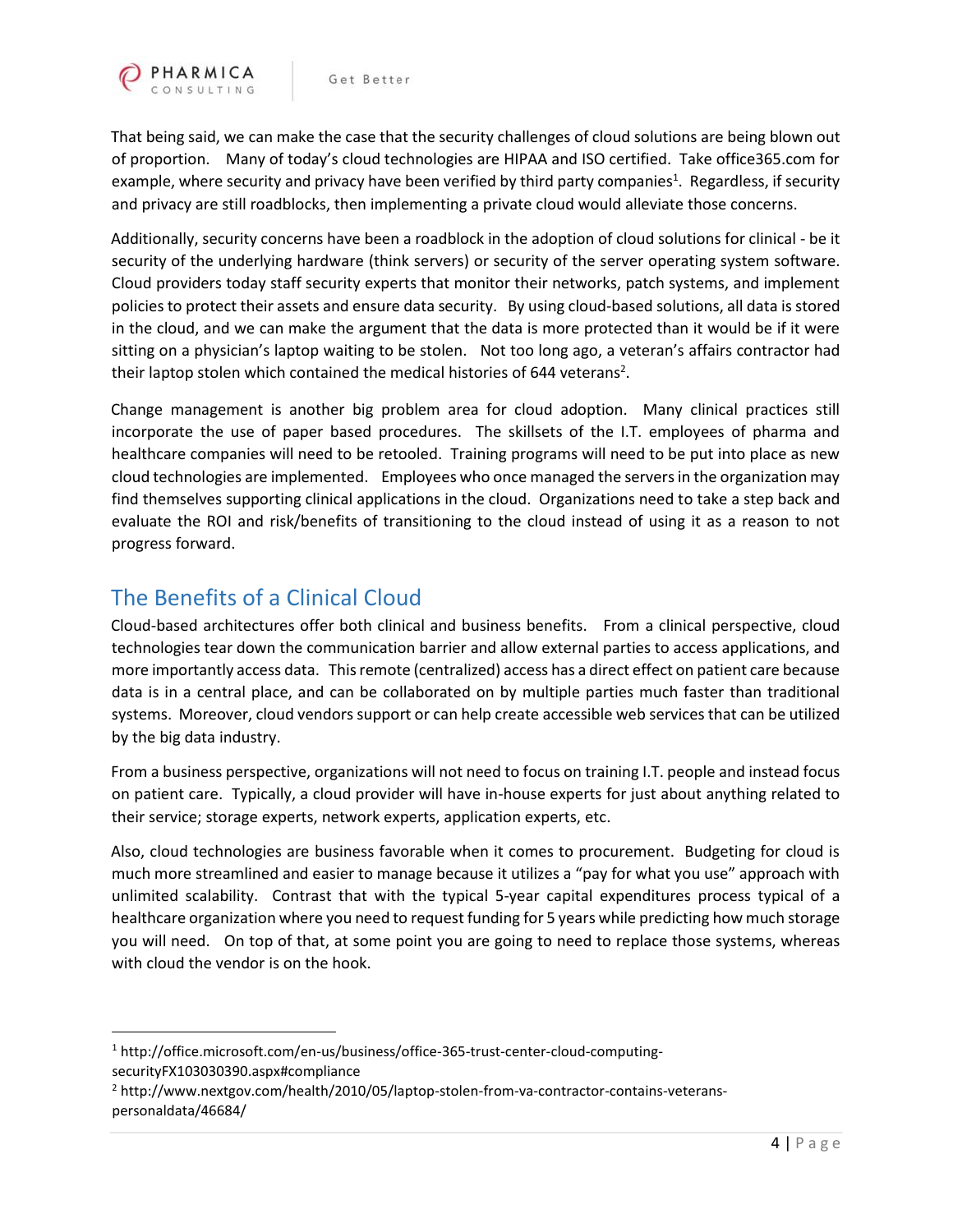

Cloud technologies offer a level of high availability with Service level agreements typically offering 99.9% uptime. Considering the healthcare and pharmaceutical industry need this for their mission critical applications, it may be beneficial for these organizations to utilize more cloud-based solutions.

## Cloud Financials

Not all clouds are created the same, nor do they all cost the same. Different clouds have different pricing structures. Most the most part, a private cloud is going to be the most expensive because you are providing the datacenter and electricity to cool the center. That is why it is important to consider the Total Cost of Ownership (TCO) which incorporates all costs associated with using a cloud. Outside of typical the costs identified above, data breach remediation agreements need to be put into place which identify which party is responsible.

# Cloud Considerations

When evaluating cloud providers, it is important to thoroughly vet all aspects of the service they provide. With respect to the healthcare and pharmaceutical industries, be sure to mitigate risks by looking carefully at the following;

- **Standards-based data management:** DICOM/HL7, XML metadata, NIST 800-146 Cloud Computing recommendations, and IHE
- **Time to Provision additional units**
- **Availability:** downtime, latency, and redundancy
- **Security**
- **External Access**
- **Service Level Agreements**
- **Contractual obligations**

Retracing back to the beginning of this white paper, we posed a few challenges with the current suite of disparate tools. Let's see if cloud technologies can help fill in those gaps;

**1. Due to many complexities of clinical trials, the design, planning and execution is more difficult and costly with today's disparate tools.** 

The use of cloud-based solutions for EDC, CTMS, and patient safety can greatly reduce costs for running a clinical. DatStat, INC offers cloud-based EDC and patient care systems enable companies to reduce queries, improve quality, and get to lock faster. These all add up to costs savings.

#### **2. The goal is to have real-time information or as close to real time as possible.**

Part of the sell with cloud solutions is that all data is in the cloud, essentially making it as real time as it gets. External parties like Physicians can have direct access to critical patient information with waiting.

#### **3. There is a need/desire to have all clinical information available in one system**

Instead of using disparate systems to collect data coupled with complex extract, transform, and load routines, cloud suites such as Veeva Systems offer a suite of tools that are already linked.